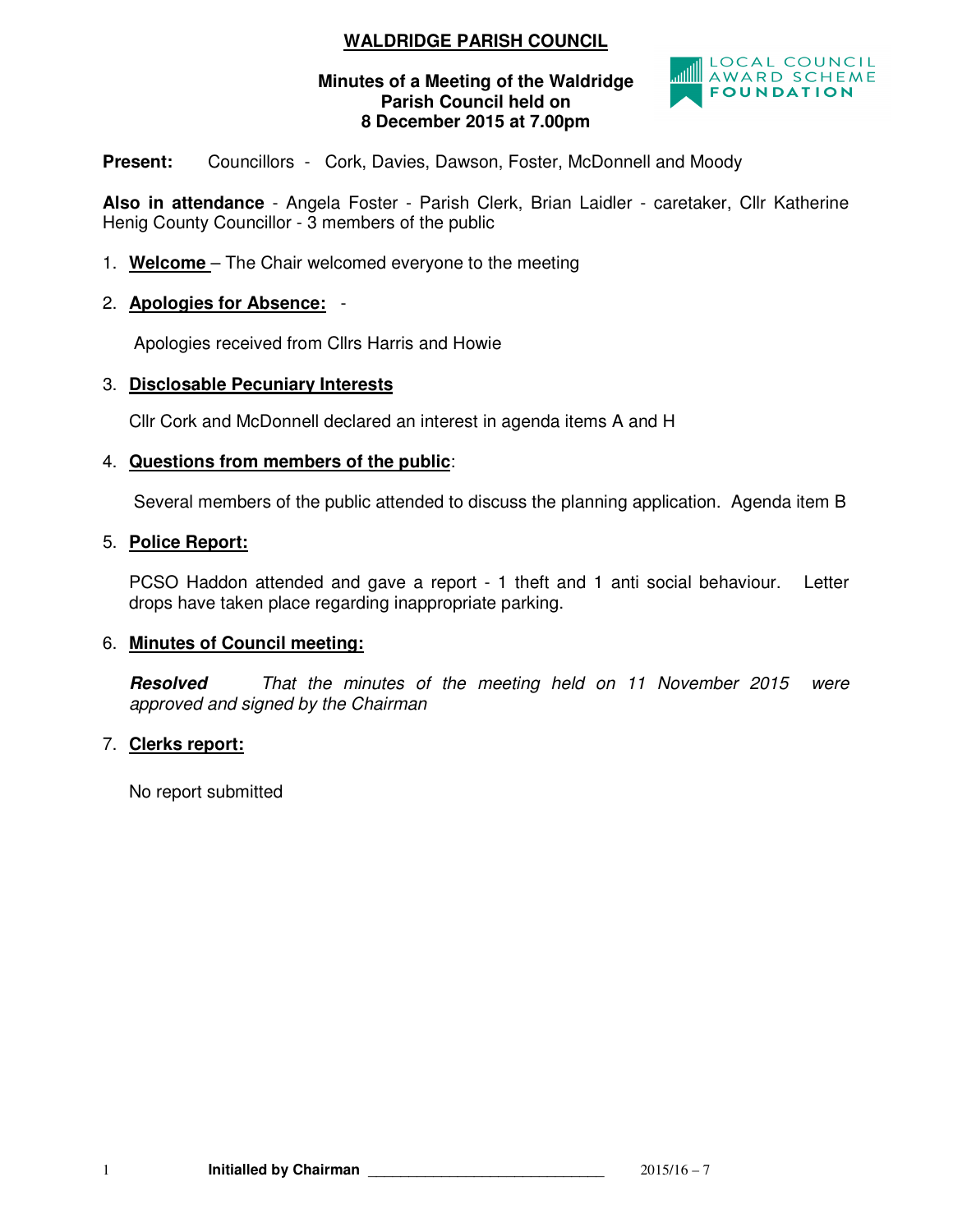#### 8. **Parish Matters and on-going items**

a) **Water at allotments -** Members of the allotment association attended with quotes for renewing the water pipes after recent water leaks. The costs range from £4,890 to £19,000. This to be placed on next agenda when further quotes will be received. Cllr Henig could help support this project.

**Resolved***: It was agreed to place on next agenda* 

#### b) **Planning applications received**

**To consider any planning applications received after the agenda was published.** 

| DM/15/03544/PNT | Land To The West    | Prior notification for the replacement of |
|-----------------|---------------------|-------------------------------------------|
|                 | Of Brandon Close    | existing telecommunications mast (no      |
|                 | Chester-le-Street   | increase in height) and installation of   |
|                 | DH <sub>2</sub> 3SH | additional equipment cabinet (4G upgrade) |

*Several residents attended stating their concern over health issues. After much deliberation the advice given was the residents should contact their MP, as the members feel this is not a planning issue.* 

**Resolved:** *To recommend approval*

c) **To consider any planning applications received after the agenda was published.** 

| DM/15/03703/FPA 19 Long Burn Drive | Loft conversion, insertion of |
|------------------------------------|-------------------------------|
| Chester-le-Street                  | 2no. dormers, 6no. velux      |
| DH <sub>2</sub> 2XE                | rooflights and side window    |

**Resolved***: To recommend approval* 

d) **County Councillors report –** Cllr Henig submitted her report covering:

**Road Safety** - Speed limit scheme / Street lighting

**Local Environment** - Flytipping CCTV

**Other - Car parking scheme / Birch View playground** 

**Resolved:** *Report noted*

e) **Street lights -** The costs received from DCC's service level agreement was discussed.

**Resolved:** It was agreed to pay for the 10 years up front at cost of £7,743 and save £700 over next 10 years on an annual basis.

- f) **Parking** No quote received from DCC re the installation of parking places in the Village, this to be brought to the next meeting.
- g) **Budget** The Clerk distributed the budget for approval

**Resolved:** *All items were agreed, the budget was adopted in readiness for precept setting in January.*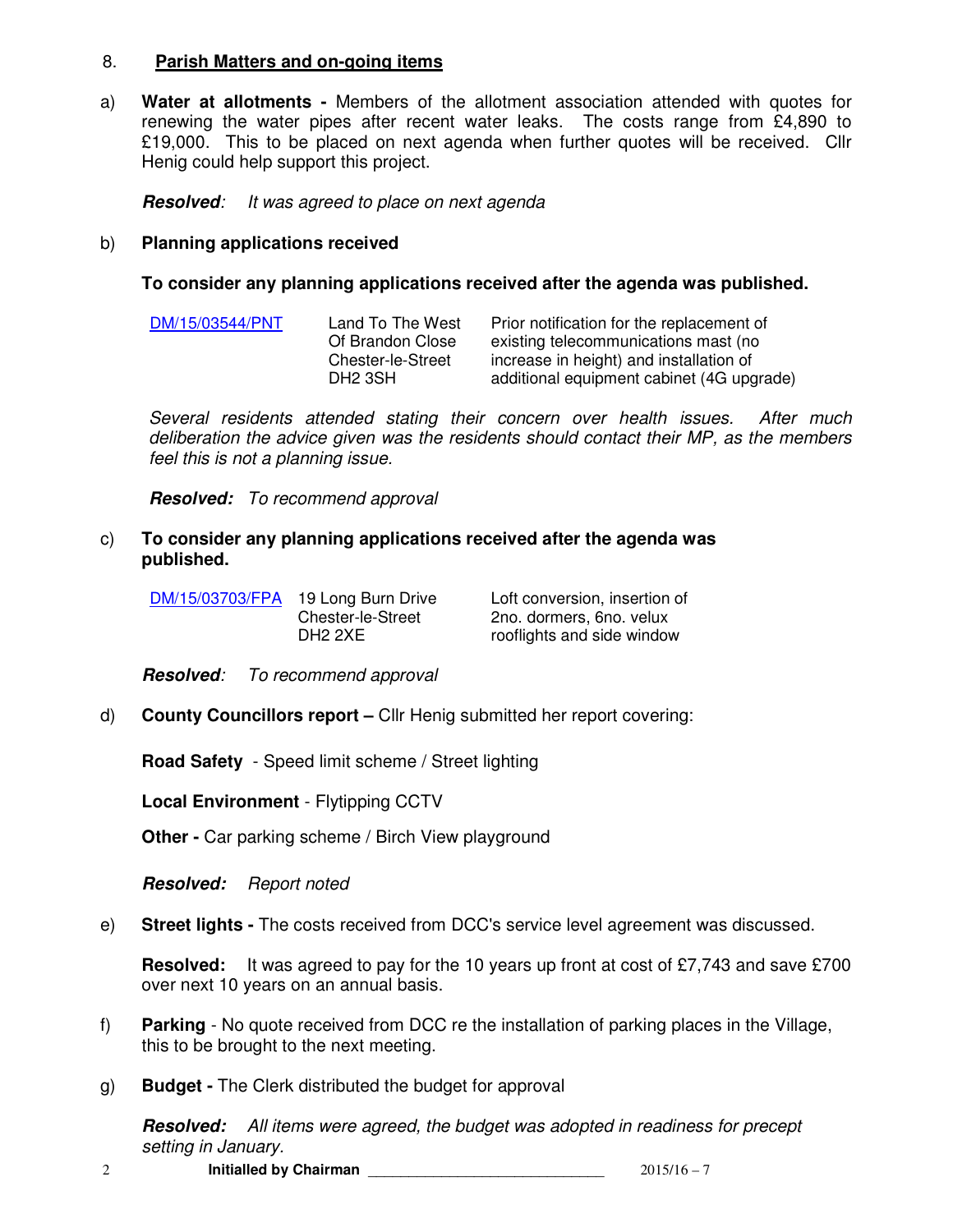h) **Fitness equipment / Millennium Green / goal posts monthly inspections –** The equipment has been inspected. Nothing to report on equipment. But one panel on the wooden bridge needs to be replaced.

**Resolved:** *Report noted. Caretaker to check on bridge and replace* 

i) **Photo competition -** All photos in each category were distributed for consideration

**Resolved:** *It was agreed which photos were the winners. It was agreed to give £25.00 vouchers to both winners and £10.00 to the runner up. It was agreed to put winners in each category onto canvas for room.*

j) **Citizen of the Year -** All nominations were discussed in each category.

**Resolved:** *It was agreed to give £25.00 voucher to the over 18's winner and £20 to each of the 2 under 18's. The Clerk to invite to award evening.* 

k) **Grant applications -** To consider each application received (Cllrs Cork and McDonnell took no part in discussion or vote)

**Resolved:** *It was agreed to give Chester le Street Friends £300 and Durham Cathedral £200. The Clerk to arrange cheque and invite to award evening.* 

l) **Nature trail** - The Fell Ranger wishes to have a site meeting to discuss taking things forward, as per action plan.

**Resolved:** *The Clerk to arrange a meeting date* 

- m) **Award evening**  All final arrangements were discussed and agreed
- n) **Moving sign on C11** The Clerk held a site meeting with the planners. It was noted planning is required. One further quote still needed.

**Resolved:** *It was agreed to apply for permission once the quote is received.* 

o) **Timetable of events** – CDALC forthcoming events (if any)

Budget consultation events - Cllr Davies and the Clerk to attend

# p) **Correspondence received**

• Resident requested advertising in clippings for a forthcoming charity exhibition.

**Resolved:** *It was agreed to not allow this in the clippings as will set a president.* 

- q) **Correspondence received after agenda published** (to note only)
	- Nothing received
- r) **Waldridge in Bloom working group update** 
	- Cllr Cork gave an update. The NIB application form for next year competition is ready. The Cost is £125.00
	- Quote for summer bedding received for £2,310

3 **Initialled by Chairman** \_\_\_\_\_\_\_\_\_\_\_\_\_\_\_\_\_\_\_\_\_\_\_\_\_\_\_\_\_ 2015/16 – 7 **Resolved:** *It was agreed to submit application and order plants for next year.*